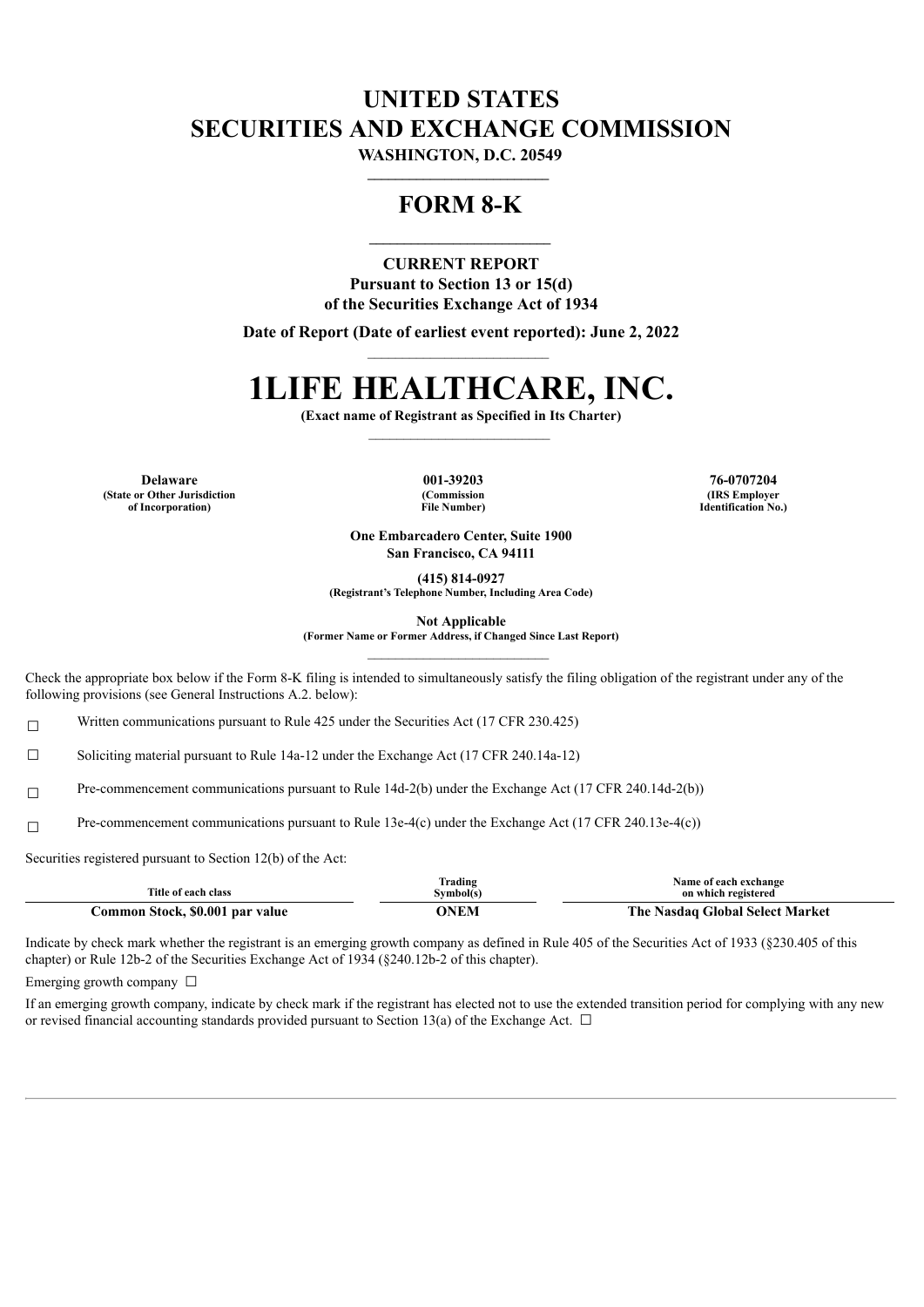#### **Item 5.07. Submission of Matters to a Vote of Security Holders.**

On June 2, 2022, 1Life Healthcare, Inc., or One Medical, held its 2022 Annual Meeting of Stockholders, or the Meeting. Present at the Meeting in person or by proxy were holders of 139,945,773 shares of One Medical common stock, representing approximately 72.3% of the eligible votes as of the close of business on April 4, 2022, or the Record Date. One Medical's stockholders voted on four proposals at the Meeting, each of which is described in more detail in One Medical's definitive proxy statement for the Meeting, filed with the Securities and Exchange Commission on April 21, 2022.

The final results with respect to each such proposal are set forth below:

#### *Proposal 1 - Election of Directors.*

The stockholders of One Medical elected each of the persons named below as Class II directors to serve until the 2025 annual meeting of stockholders and until their successors are duly elected and qualified. The voting results for each director nominee are set forth below:

| <b>Director Nominee</b>   | Votes For  | Votes Withheld | <b>Broker Non-Votes</b> |
|---------------------------|------------|----------------|-------------------------|
| Paul R. Auvil             | 74,417,005 | 23,779,759     | 41.749.009              |
| Mark S. Blumenkranz, M.D. | 74,411,434 | 23,785,330     | 41.749.009              |
| Kalen F. Holmes, Ph.D.    | 72,663,697 | 25,533,067     | 41,749,009              |

#### *Proposal 2 - Ratification of Appointment of Independent Registered Public Accounting Firm.*

The stockholders ratified the appointment of PricewaterhouseCoopers LLP as One Medical's independent registered public accounting firm for the fiscal year ending December 31, 2022. The voting results are set forth below:

| For         | <b>Against</b> | Abstain |  |
|-------------|----------------|---------|--|
| 139,892,610 | 18.464         | 34,699  |  |

#### *Proposal 3 - Non-binding Advisory Vote on Compensation of Named Executive Of icers.*

The stockholders approved, on a non-binding advisory basis, the compensation of the Company's named executive officers. The results of such vote were:

| ÷<br>For      | Against   | Abstain | <b>Broker Non-Votes</b> |
|---------------|-----------|---------|-------------------------|
| 718.066<br>84 | 3,403,013 | 75,685  | .749.009<br>41.         |

#### Proposal 4 - Non-binding Advisory Vote on Frequency of Future Non-binding Advisory Votes on Compensation of Named Executive Officers.

The stockholders indicated, on a non-binding advisory basis, their preference for one year as the frequency of holding future non-binding advisory votes on the compensation of the Company's named executive officers. The results of such vote were:

| One Year            | Years<br>W <sub>0</sub> | <b>CENTER</b><br>Years<br>. hree | Abstain | Non-Votes<br>Broker |
|---------------------|-------------------------|----------------------------------|---------|---------------------|
| n.<br>$\sim$<br>100 | $-777$                  | $-20$<br>.                       | 90,021  | 749.009             |

Pursuant to the recommendation of the board of directors of the Company and consistent with the stockholders' preference, the Company plans to hold future non-binding advisory votes on the compensation of the Company's named executive officers every year. The next required non-binding advisory vote on the frequency of future non-binding advisory votes on the compensation of the Company's named executive officers will take place no later than at the Company's 2028 annual meeting of stockholders.